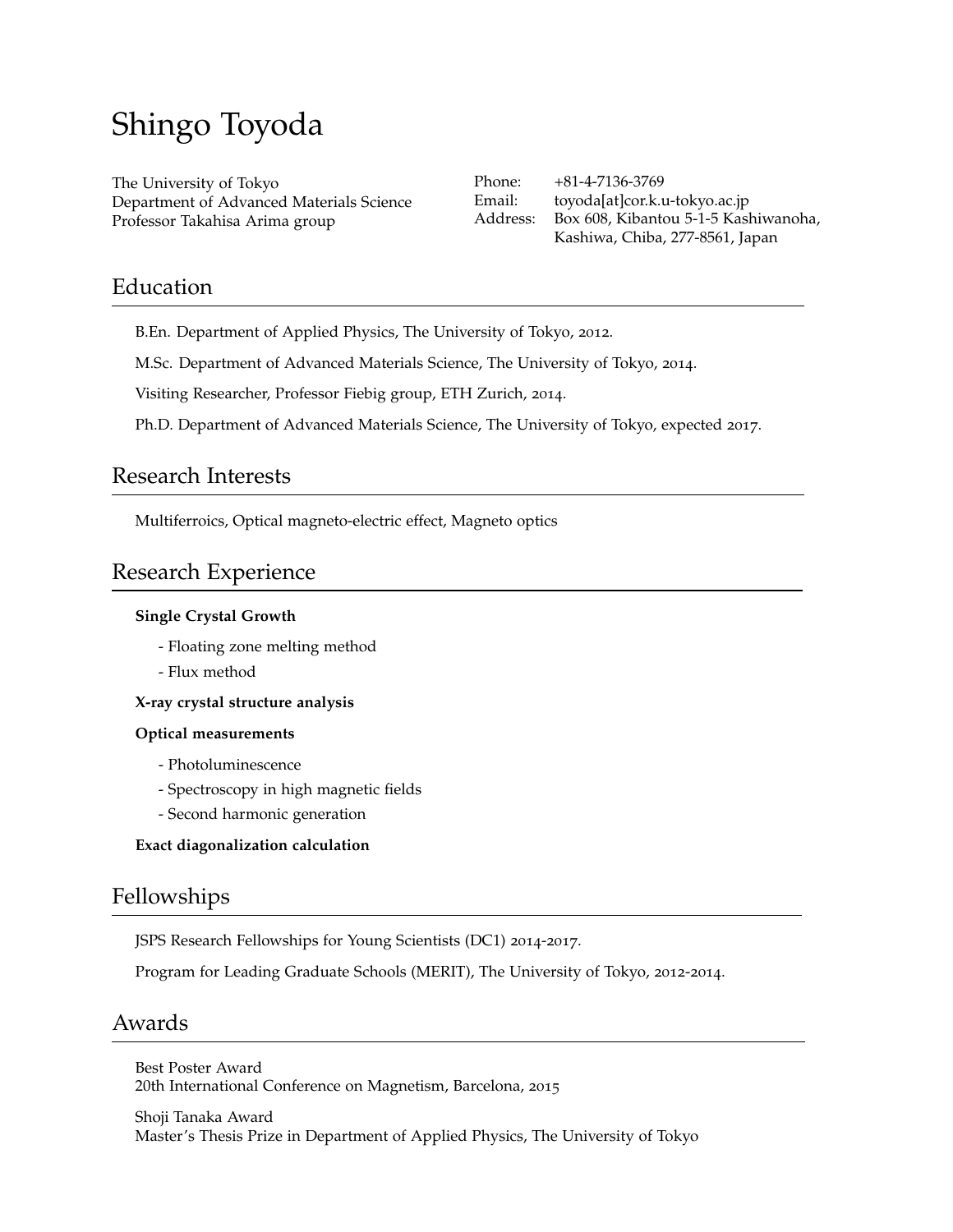#### *Papers*

- 1. Gigantic directional asymmetry of luminescence in multiferroic  $CuB<sub>2</sub>O<sub>4</sub>$ **S**.**Toyoda**, N. Abe, and T. Arima. Submitted (arXiv:1602.08013)
- 2. One-way transparency of light in multiferroic  $CuB<sub>2</sub>O<sub>4</sub>$ **S**.**Toyoda**, N. Abe, S. Kimura, Y. H. Matsuda, T. Nomura, A. Ikeda, S. Takeyama, and T. Arima. Phys. Rev. Lett. **115**, 267207 (2015) *∗* Featured in several Japanese public media, [朝日新聞](http://www.asahi.com/articles/DA3S12147354.html), [財経新聞](http://www.zaikei.co.jp/article/20151225/285046.html), [マイナビニュース](http://news.mynavi.jp/news/2015/12/22/462/), 日経産業新聞
- 3. Large magnetochromism in multiferroic MnWO<sup>4</sup> **S**.**Toyoda**, N. Abe, T. Arima, and S. Kimura. Phys. Rev. B **91**, 054417 (2015)
- 4. Ferroelectricity driven by charge ordering in the A-site ordered perovskite manganite  $SmBaMn<sub>2</sub>O<sub>6</sub>$ H. Sagayama, **S**.**Toyoda**, K. Sugimoto, Y. Maeda, S. Yamada, and T. Arima. Phys. Rev. B **90**, 241113(R) (2014)

#### *Presentations (International conference)*

- 1. One-way transparency of light in multiferroic  $CuB<sub>2</sub>O<sub>4</sub>$  (poster) 20th International Conference on Magnetism, TU.A-P60, Barcelona, (2015/07) **S**.**Toyoda**, N. Abe, S. Kimura, Y. H. Matsuda, T. Nomura, A. Ikeda, S. Takeyama, and T. Arima. *∗* **Best Poster Award**
- 2. Colossal directional dichroism in a multiferroic  $CuB<sub>2</sub>O<sub>4</sub>$  (oral) American Physical Society March meeting, M6.00006, San Antonio, (2015/03) **S**.**Toyoda**, N. Abe, S. Kimura, Y. H. Matsuda, T. Nomura, A. Ikeda, S. Takeyama, and T. Arima.
- 3. Microscopic Mechanism of Giant Non-reciprocal Directional Dichroism in  $\text{CuB}_2\text{O}_4$  (oral) American Physical Society March meeting, J4.00012, Denver, (2014/03) **S**.**Toyoda**, N. Abe, S. Kimura, and T. Arima.
- 4. Spin-orbital coupled state in  $CuB<sub>2</sub>O<sub>4</sub>$  (poster) FIRST-QS<sup>2</sup>C Workshop on "Emergent Phenomena of Correlated Materials", P46, Tokyo, (2013/11) **S**.**Toyoda**, N. Abe, S. Kimura, and T. Arima.
- 5. Large magneto-chromism in MnWO<sup>4</sup> (poster) International Conference on Strongly Correlated Electron Systems, Tokyo, (2013/08) **S**.**Toyoda**, N. Abe, N. D. Khanh, S. Kimura, and T. Arima.
- 6. X-ray diffuse scattering of pyrochlore niobium oxides  $R_2Nb_2O_7$  (poster) 19th International Conference on Magnetism, PG20, Busan, (2012/07) **S**.**Toyoda**, H. Sagayama, K. Sugimoto, and T. Arima.